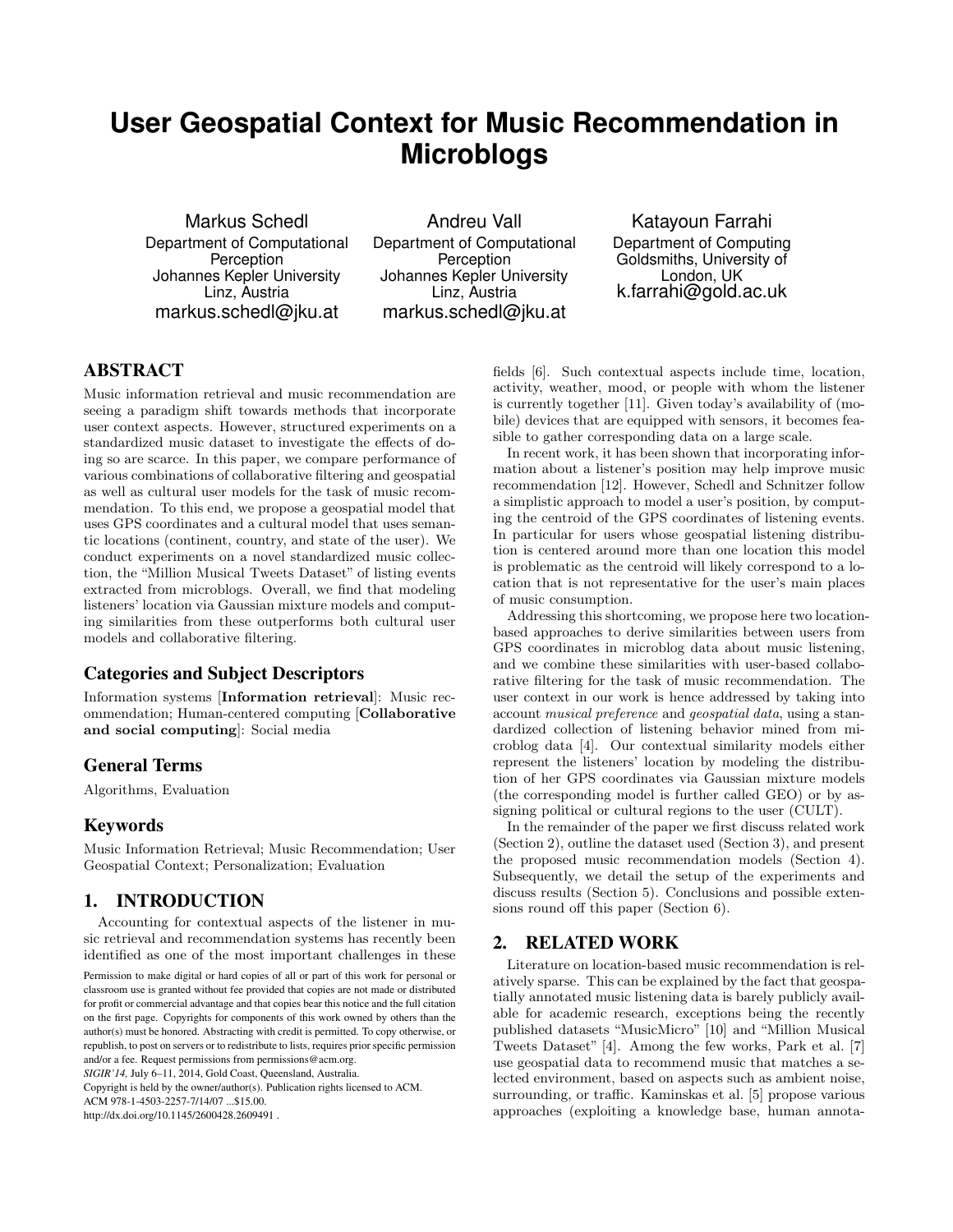| Level         | $\bold{Amount}$ | Min.         | 1st Qu. | Median  | Mean       | 3rd Qu. | Max.    |
|---------------|-----------------|--------------|---------|---------|------------|---------|---------|
| Users         | 27.778          | <sub>5</sub> |         | 10      | 27.69      | 17      | 89,320  |
| Artists       | 21,397          |              |         | 2       | 35.95      | 9       | 11,850  |
| Tracks        | 108,676         |              |         |         | 7.08       | 4       | 2,753   |
| Continents    | $\overline{ }$  | 9            | 4,506   | 101,400 | 109,900.00 | 142,200 | 374,300 |
| Countries     | 166             |              | 12      | 71      | 4,633.00   | 555     | 151,600 |
| <b>States</b> | 871             |              |         | 40      | 814.60     | 194     | 148,900 |

Table 1: Data set statistics.

tions, and annotations automatically predicted from audio signals) to recommend music for a given point of interest, such as a particular monument. Byklum [2] explore the use of song lyrics to link music to cities and countries. Raimond et al. [8] combine information from different sources to derive geospatial information on artists, aiming at locating them on a map. Perhaps closest to the work at hand is [12], in which Schedl and Schnitzer incorporate position information from GPS coordinates into a music recommendation model. Their model is, however, not suited to deal with users having several geographical clusters of listening activity. Furthermore, the authors only consider user distance based on pure GPS coordinates, ignoring cultural or political regions, which may better reflect differences in music preference<sup>1</sup>.

From a higher point of view, this work relates to contextbased and hybrid recommendation systems, a detailed review of which is unfortunately beyond the scope of the paper. A decent literature overview and comprehensive discussion are given in [9].

#### 3. MICROBLOG MUSIC DATA

Publicly available, standardized datasets of music listening behavior are rare. In particular when looking for datasets of real-world, commercial size, to the best of the authors' knowledge the "Million Song Dataset"<sup>2</sup> [1] and the "Yahoo! Music Dataset<sup>3</sup> [3] used in the KDD Cup  $2011<sup>4</sup>$  are the only ones. While the former comes with tens of millions of <user, song, playcount> triples and the latter with hundreds of millions of  $\langle$ user, song, rating> instances, none of these collections include listener location.

Recently, a dataset of music listening activities inferred from microblogs has been released [4]. This so-called "Million Musical Tweets Dataset"<sup>5</sup> (MMTD) is an extension of the "MusicMicro" set [10], is freely available, and comprises almost 1,100,000 listening events of 215,000 users listening to a total of 134,000 unique songs by 25,000 unique artists. Since this dataset includes longitude and latitude coordinates for each listening event, it is well-suited for locationaware music recommendation. We thus use it in our experiments.

Since the MMTD dataset contains a lot of users with too few listening events to make reliable recommendations, we consider only users with at least five listening events by different artists. Furthermore, we map GPS coordinates to semantic locations, such as continent, country, or state, to allow for cultural user modeling. In this way, we obtain a subset of the MMTD set with basic statistics shown in Table 1. The second column shows the total amount of the entities in the corresponding first row, whereas the right-most six columns show principal statistics based on the number of tweets.

## 4. MUSIC RECOMMENDATION MODELS

In the considered music recommendation models, each user  $u \in U$  is represented by a set of artists listened to  $A(u)$ . All approaches determine for a given seed user  $u$  a number  $K$ of most similar neighbors  $V_K(u)$ , and recommend the artists listened to by these  $V_K(u)$ , excluding the artists  $A(u)$  already known by  $u$ . Formally, the recommended artists  $R(u)$ for user u are computed as  $R(u) = \bigcup_{v \in V_K(u)} A(v) \setminus A(u)$ and  $V_K(u) = \text{argmax}_{v}^K \text{sim}(u, v) \ \forall \ v \in (U \setminus u)$ . In considering geographical information for user-context models, we investigate the following approaches, which differ in the way this similarity term  $sim(u, v)$  is computed.

GEO: Our geospatial approach models each user's location with a Gaussian mixture model (GMM) of up to 3 components. For each user, the set of latitude and longitudes for each tweet are taken. If at least 3 unique locations exist in the data, then a GMM with 3 components is used. Otherwise, if 2 unique tweet locations exist, a model with 2 components is used, otherwise a GMM with a single component is used. Once each user is represented as a GMM of their tweet locations, a distance is computed between each pair of users. The earth mover's distance is considered by sampling from each user's GMM and computing the distance between their probability distributions. The inverse distances are used for determining user similarity  $sim(u, v)$ .

CULT: In the cultural approach, we select the neighbors for the seed user only according to a geographical similarity computed by means of the Jaccard index on listening distributions over semantic locations. We consider as such semantic categories continent, country, and state. For each user, we obtain the relevant locations by computing the relative frequencies of his listening events over all locations. To exclude continents, countries, and states that are unlikely to contribute to the user's cultural circle, we retain only locations at which the user has listened to music with a frequency above his own average<sup>6</sup>. On the corresponding listening vectors over locations of two users  $u$  and  $v$ , we compute the Jaccard index to obtain  $sim(u, v)$ . Depending on the location category user similarities are computed on, we distinguish CULT continent, CULT country, and CULT state.

CF: We also consider a user-based collaborative filtering

<sup>1</sup>Consider, for example, North Korea vs. South Korea, which are geographically close, but may not necessarily share similar music preference.

 $^{2}$ http://labrosa.ee.columbia.edu/millionsong

<sup>3</sup> http://music.yahoo.com

<sup>4</sup> http://www.sigkdd.org/kdd2011/kddcup.shtml

<sup>5</sup> http://www.cp.jku.at/datasets/MMTD

 ${}^{6}$ This way we exclude, for instance, locations where the user might have spent only a few days during vacation.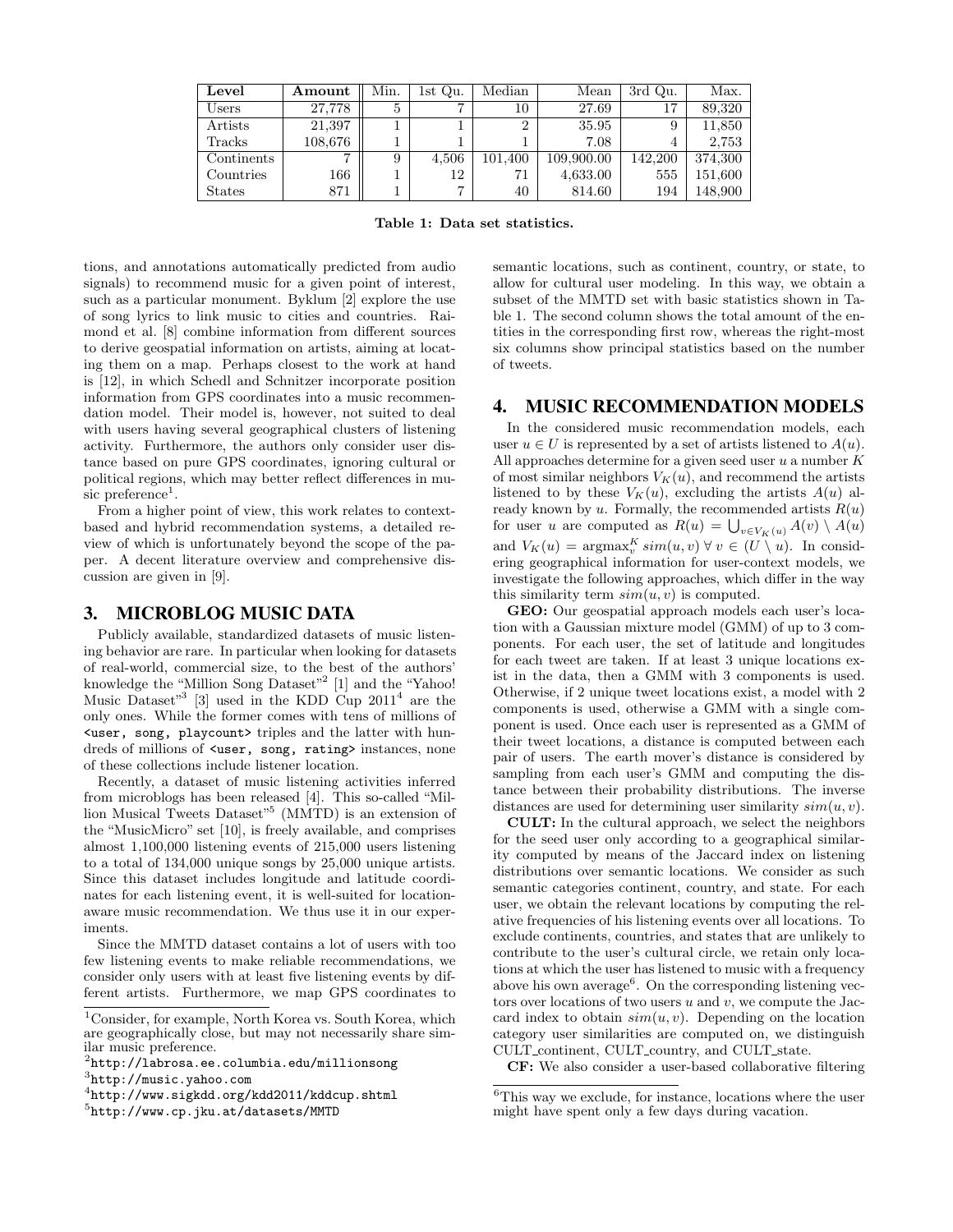approach. Given the artist playcounts of seed user  $u$  as a vector  $\vec{P}(u)$  over all artists in the corpus, we first omit the artists that occur in the test set (i.e. we set to 0 the playcount values for artists we want our algorithm to predict). We then normalize  $\vec{P}(u)$  so that its Euclidean norm equals 1 and compute similarities  $sim(u, v)$  as the inner product between  $\vec{P}(u)$  and  $\vec{P}(v)$ .

CF+GEO: This approach is a combination of CF and GEO. To this end, we construct a new user-user-similarity matrix as the point-wise product of the similarity matrices given by the CF and by the GEO approaches, to incorporate both music preference and geospatial information. The similarity  $sim(u, v)$  between two users u and v is then given by this new matrix.

CF+CULT: This approach works by combining the CF similarity matrix with the CULT similarity matrix in the same way as the CF+GEO approach does.

RB: For comparison, we further implemented a random baseline model that randomly picks K users and recommends the artists they listened to. The similarity function can thus be considered  $sim(u, v) = rand[0, 1]$ .

# 5. EVALUATION

#### 5.1 Experimental Setup

To assess the quality of the different approaches, we perform 5-fold cross validation experiments on the user level, i.e. we predict 20% of each user's artists based on the remaining 80% (varying the artists in the 20:80 split five times per user). We compute performance measures (precision, recall, and accuracy) by averaging over all users in the corpus. To compare performance between different approaches, we use a parameter N for the number of recommended artists, and adapt dynamically the number of neighbors K to be considered for the seed user  $u$ . This is necessary as (i) we do not know a priori the number of artists listened to by the  $K$ neighbors and (ii) this number varies between approaches. Using a fixed  $K$  will thus not yield the same amount of recommended artists for different approaches. To determine a suited value of  $K$  for a given recommendation approach and a given N, we start the respective approach with  $K = 1$ and iteratively increase K until the number of recommended artists equals or exceeds N. In the latter case, we sort the found artists according to their overall popularity among the K neighbors and consider as recommendations the top N.

As we could compute Gaussian mixture models for the GEO approach only for the 767 most active users in the dataset due to data sparsity, the following results are reported for this subset. However, Pearson's correlation coefficient for precision and recall obtained on this subset and on the full dataset is, respectively, 0.9987 and 0.9547 (computed as mean correlation for the models other than GEO). Results can thus be considered highly comparable.

### 5.2 Results and Discussion

Figure 1 shows a precision/recall-plot for all investigated approaches, depicting precision/recall-pairs resulting from different values of N in the range  $[1, 500]$ . Figure 2 further illustrates accuracy over various values of N.

As can be seen, all approaches outperform the random baseline. The CF+GEO approach performs best on average. Combinations of CF+CULT perform inferior to CF (except for the most general continent setting), but outperform CULT alone. For small values of  $N$ ,  $CF + GEO$ performs very similar to CF and to the best combination of CF and CULT. We can also see that adding the GEO component to the CF approach improves CF's performance, though only marginally.

Another interesting finding is that modeling users as distributions over coordinates and determining neighbors by computing similarities between these distributions (GEO) performs quite similar to defining user similarity based on whether users typically reside on the same continent, in the same country, or in the same state (CULT). However, the former performance is more stable than the latter. The unstable results for approaches involving a CULT component for higher values of  $N$  are likely due to fact that the limited number of closest neighbors does not allow to recommend a considerable number of N artists, in particular for narrow geographical levels such as state. This also holds for the combination with CF as the CF weights are suppressed via the point-wise multiplication of CF and CULT. Other fusion techniques will be investigated in future work.

Highest recall for almost any precision value is achieved by CF+GEO. This is due to the fact that considering location helps to better diversify recommendations, yielding to higher recall for users with music tastes further away from the mainstream. Compared to CF approaches that commonly suffer from a popularity bias (i.e. popular items are recommended more frequently than lesser known ones), geospatial models seem capable of alleviating this issue.

### 6. CONCLUSIONS AND OUTLOOK

We proposed two models to define and incorporate geospatial information into music recommendation approaches: one based on statistical modeling of users' listening positions via Gaussian mixture models (GEO), the other on semantic user locations (CULT) at the levels of continent, country, and state. We further combined GEO and CULT with collaborative filtering techniques. Evaluation conducted on a standardized dataset of geolocated listening events showed that music recommendations based on a combination of collaborative filtering (CF) and GEO outperform both CULT and CF as well as their combinations.

Future work includes investigating other aspects of the user context, for instance, listening time, demographics, or language. We further aim at integrating content-based music descriptors, such as timbre, rhythm, lyrics, or tags. Learning to rank and fusion techniques other than weighting similarities will be assessed, too. Finally, analyzing whether recommendation performance for users in the "long tail", i.e. users with particular music taste, is different from that of mainstream music listeners is likely to yield clues on how to tailor music recommendations to different user groups.

### Acknowledgments

This research is supported by the European Union Seventh Framework Programme FP7 / 2007-2013 through the PHENICX project (no. 601166) and by the Austrian Science Funds (FWF): P22856 and P25655.

#### 7. REFERENCES

[1] T. Bertin-Mahieux, D. P. Ellis, B. Whitman, and P. Lamere. The million song dataset. In Proc. ISMIR, Miami, USA, 2011.